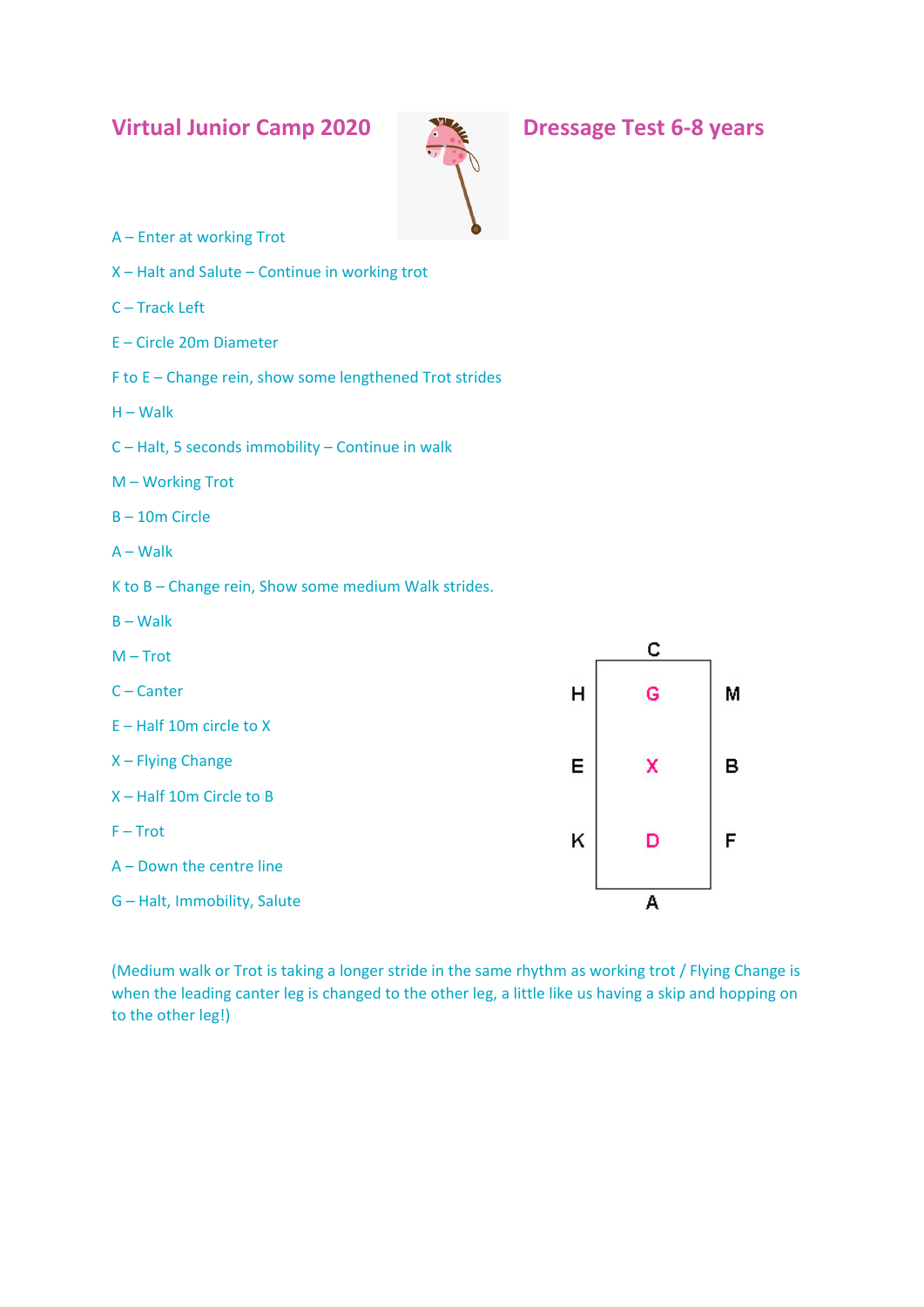| <b>Virtual Junior Camp 2020</b>                   |  |   | 9-12 years Dressage Test |   |
|---------------------------------------------------|--|---|--------------------------|---|
| A - Enter in Working Trot                         |  |   |                          |   |
| X-Halt, Salute                                    |  |   |                          |   |
| $C-$ Track right                                  |  |   |                          |   |
| <b>B-Turn Right</b>                               |  |   |                          |   |
| X-Piaffe 5 steps, continuing in working trot      |  |   |                          |   |
| $E - Turn$ Left                                   |  |   |                          |   |
| $K$ to $A$ – Passage                              |  |   |                          |   |
| A - Halt, 5 seconds immobility - Proceed in walk  |  |   | с                        |   |
| F-E Change rein, showing some Medium Walk strides |  |   |                          |   |
| $E - Walk$                                        |  | H | G                        | М |
| $H - Trot$                                        |  |   |                          |   |
| <b>Between C and M - Canter</b>                   |  | Е | x                        | в |
| B-Half 10m Circle to X                            |  |   |                          |   |
| X - Flying Change                                 |  | ĸ | D                        | F |
| X-Half 10m circle to E                            |  |   |                          |   |
| A - Working Trot                                  |  |   | A                        |   |
| F-E Change rein, showing some Medium Trot Strides |  |   |                          |   |
| H - Walk                                          |  |   |                          |   |
| H-C - Walk, allowing walk to stretch.             |  |   |                          |   |
| $M - Trot$                                        |  |   |                          |   |
| B-Half 10m circle to X                            |  |   |                          |   |

- X- Down the centre line to G in Passage
- G Halt, Immobility, Salute.

(Piaffe is when a Pony trots on the spot / Passage is when a Pony trots at a slow pace, with high knees! / Medium walk or Trot is taking a longer stride in the same rhythm as working trot / Flying Change is when the leading canter leg is changed to the other leg, a little like us having a skip and hopping on to the other leg!)